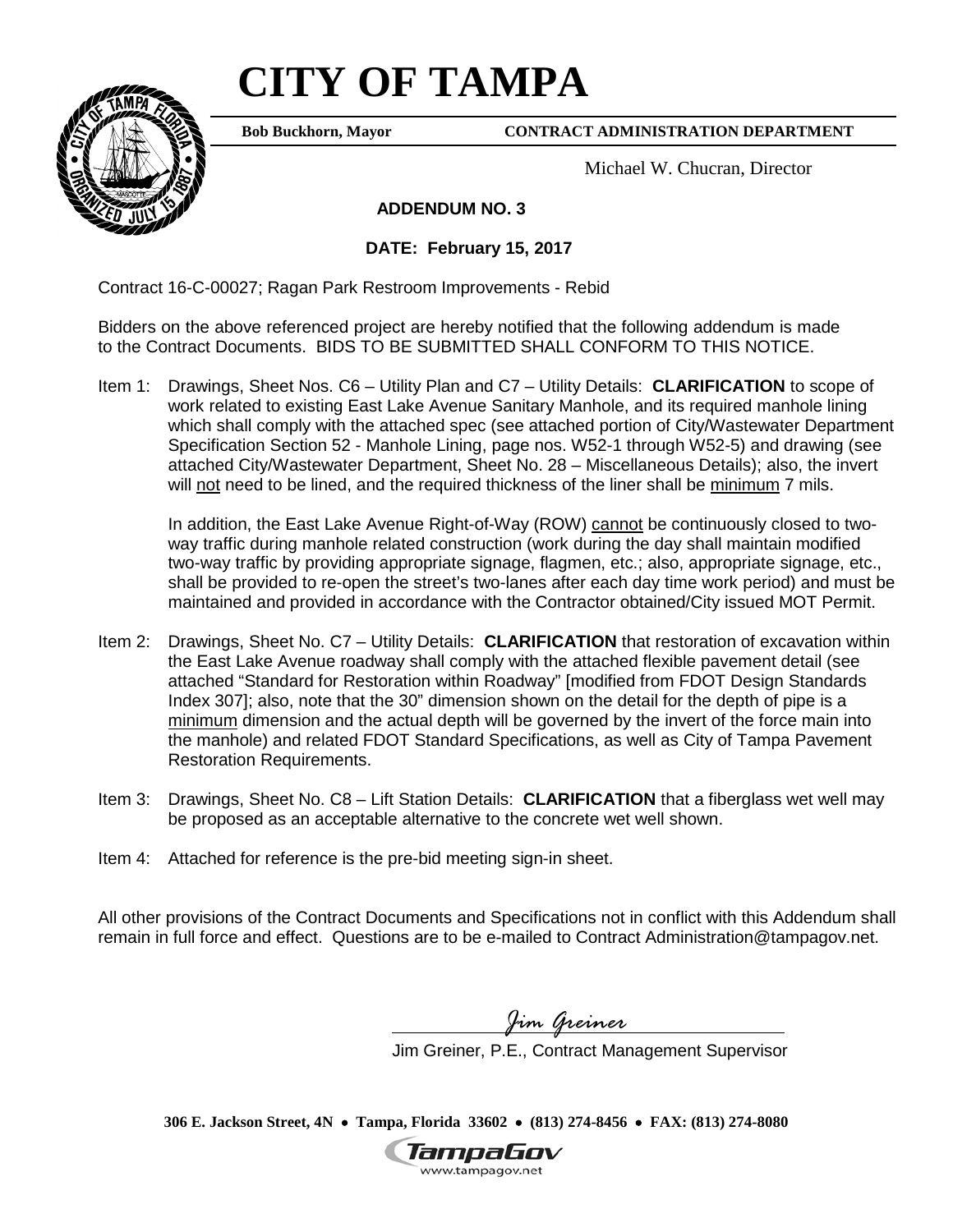## MANHOLE LINING

## General

The manhole lining shall consist of a spray applied 100% solids epoxy system, or urethane resin system, as specified herein. All aspects of the rehabilitation shall be done in strict accordance to the manufacturer's instructions.

It is the Contractor's responsibility to comply with OSHA standards and all regulations pertaining to work in confined space entry.

## Submittals

Prior to the commencement of any lining work, the Contractor shall submit the following to the Engineer for approval:

- 1) Mortar and hydraulic cement mix designs detailing the compressive strengths, cement/water ratios, slump, etc.
- 2) Written certification by the protective coating manufacturer stating that the proposed repair material is compatible and acceptable as a substrate for the protective coating to be applied.
- 3) Detailed method of complete containment of debris
- 4) Description of all the equipment to be used for the lining.
- 5) Safety plan describing all safety equipment to be utilized in compliance with OSHA standards pertaining to work in confined space entry.

## Surface Preparation

Surface preparation shall be in strict accordance with the approved coating manufacturer's instructions. All surfaces to be coated shall be cleaned with a high pressure water spray (minimum 5000 psi). The use of acid for cleaning purposes will not be allowed. All deteriorated concrete and loose or protruding brick and mortar shall be removed from the wall and benches in order to obtain a smooth and even substrate suitable for the proposed coating system. Surfaces shall be cleaned and abraded to produce a sound and uncontaminated surface with adequate profile and porosity to provide a strong bond between the proposed material and the substrate. All corroded materials shall be disposed of at an off-site location in accordance with all Federal, State, and local regulations. All infiltration shall be stopped with hydraulic cement or other approved means before installation of the coating system. Any voids in the manhole walls shall be sealed with hydraulic cement.

Repair materials shall be applied in strict accordance with the manufacturer's instructions and shall be finished as recommended by the protective coating manufacturer. At minimum, the repair material shall be troweled or brushed to provide a smooth surface with an average profile equivalent to coarse sandpaper to optimally receive the protective coating.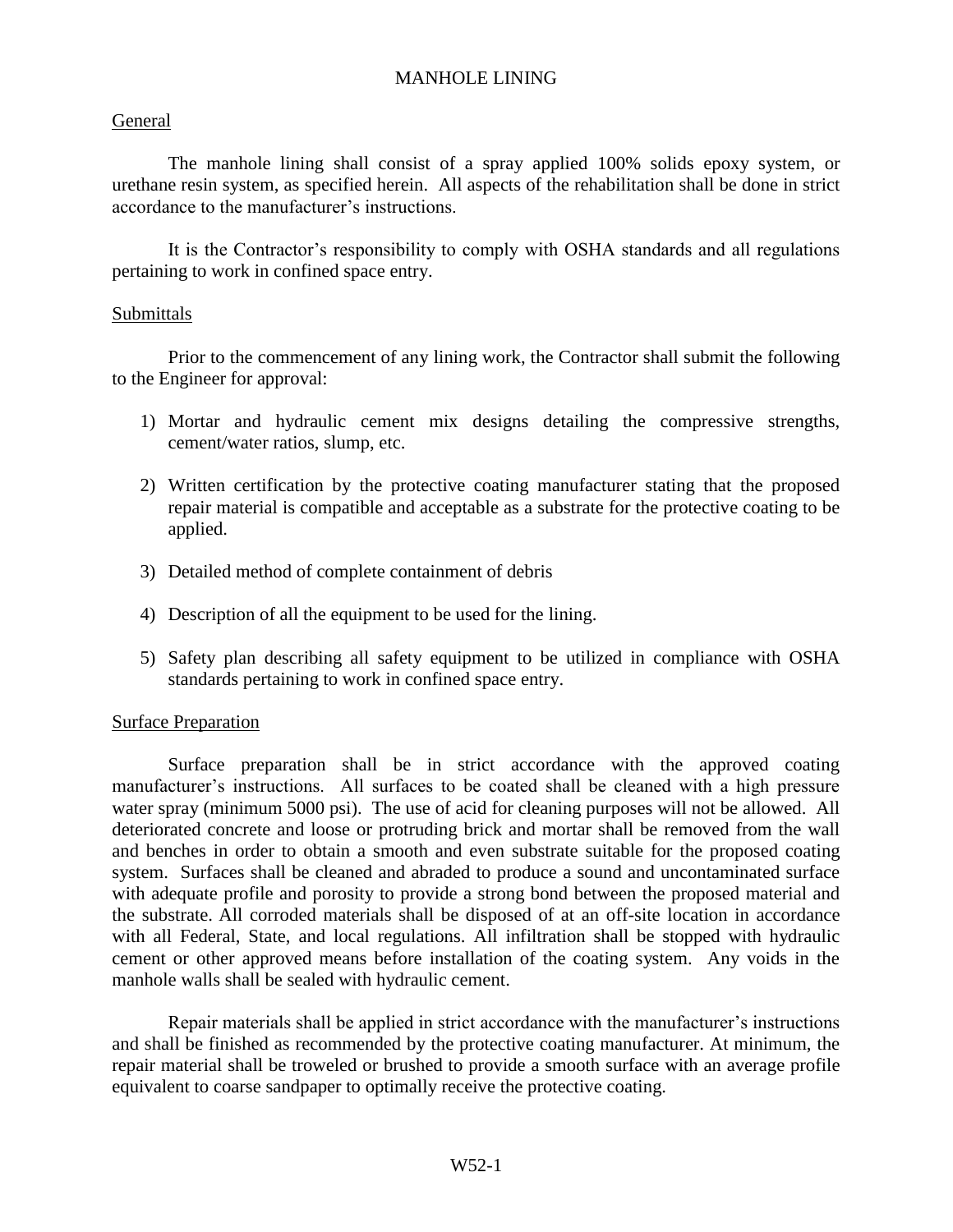The Contractor shall install bulkheads or plugs in order to prevent extraneous material from entering the sewer lines.

#### Epoxy Coating System

The sprayed applied epoxy coating system shall be as manufactured by Raven Lining Systems, Broken Arrow, Oklahoma, or equal. The product shall be a 100% solids, solvent-free ultra high-build epoxy. The finished epoxy shall be resistant to sulfuric acid attack associated with domestic sewage. The epoxy shall be manually sprayed onto the structures or manholes to provide a uniform smooth and even surface.

The minimum finished thickness shall be as specified by City Wastewater Dept. The coating system shall be capable of being applied over wet surfaces without degrading the final product.

The existing manhole shall be prepared for the application of the epoxy system by cleaning and stoppage of infiltration as specified above. Prior to applying the epoxy liner, the entire manhole surface and benches shall be patched and grouted to the extent needed to provide a smooth and even surface to which the liner will adhere.

The cured epoxy system shall conform to the minimum physical standards, as listed below:

|                             |                 | LONG-TERM              |
|-----------------------------|-----------------|------------------------|
| <b>CURED EPOXY</b>          | <b>STANDARD</b> | <b>DATA</b>            |
| <b>TENSILE STRENGTH</b>     | ASTM D-638      | $7,500 \,\mathrm{psi}$ |
| <b>FLEXURAL MODULUS</b>     | ASTM D-790      | $600,000$ psi          |
| <b>FLEXURAL STRESS</b>      | ASTM D-790      | $13,000 \text{ psi}$   |
| <b>COMPRESSIVE STRENGTH</b> | ASTM D-695      | 18,000 psi             |

The Contractor shall provide certified independent, third party test results verifying the minimum physical properties listed above. The tests shall be in conformance with the ASTM specifications listed.

The finished liner shall be cured in strict accordance with the manufacturer's instructions.

Composite systems containing layers of different materials or cured-in-place resin systems that are inflated in the manholes will not be considered as equal.

#### Epoxy Paste (Fast Curing and Moisture Tolerant Coating)

The epoxy paste shall be a two-component moisture tolerant, high adhesive 100% solid strength epoxy paste. The epoxy paste shall be a Concrete Polymer Paste (CPP) as manufactured by EpoxyTec or approved equal. The coating shall be capable of curing underwater and shall be trowel applied up to 1.5-inches thick without sag.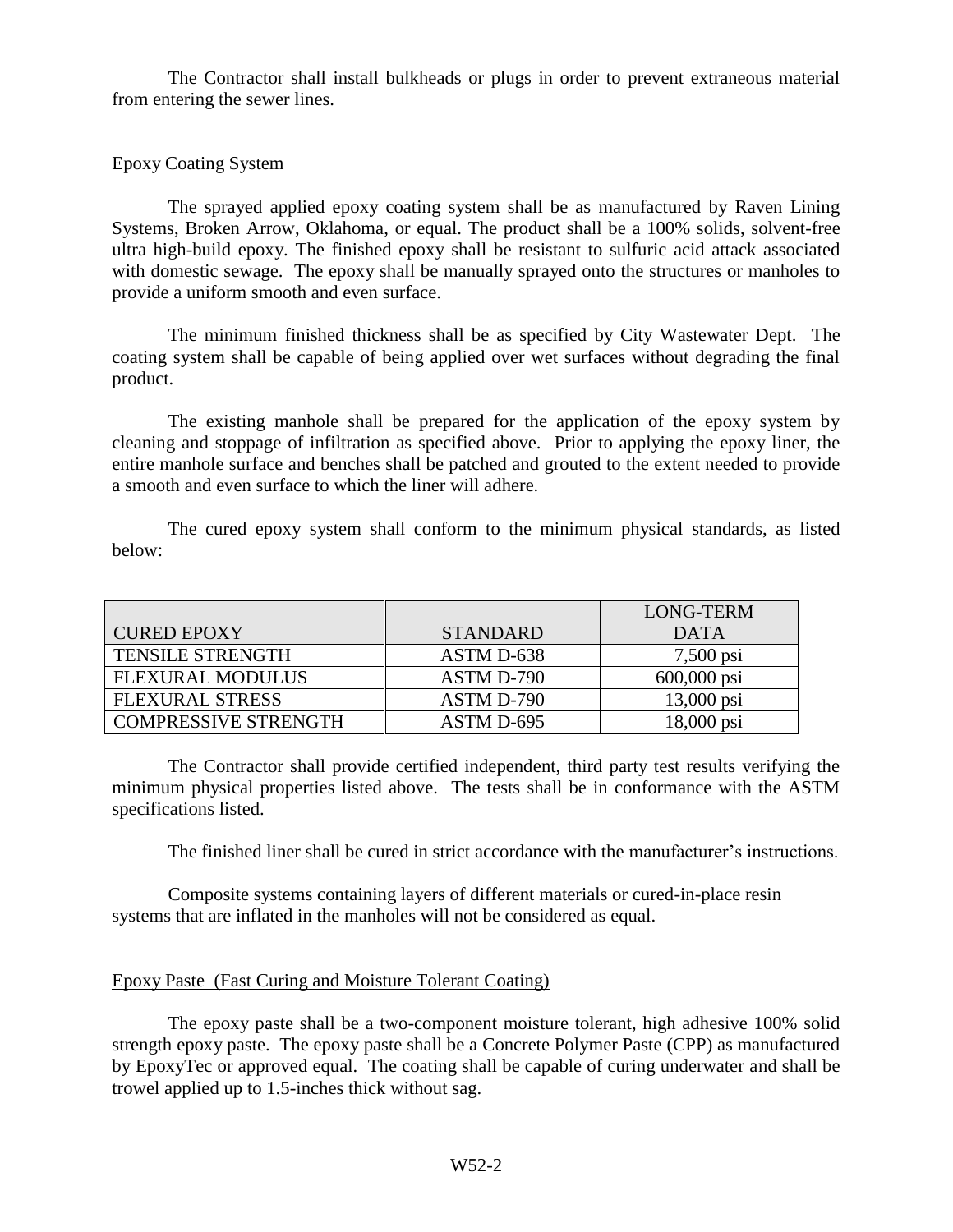Concrete surfaces shall be prepared for the application of the epoxy paste by cleaning and stoppage of infiltration as specified above. Prior to applying the epoxy paste, concrete surfaces shall be repaired to the extent needed to provide a smooth and even surface to which the liner will adhere.

|                         |                 | LONG-TERM           |
|-------------------------|-----------------|---------------------|
| <b>CURED RESIN</b>      | <b>STANDARD</b> | DATA                |
| <b>TENSILE STRENGTH</b> | ASTM D-638      | $8,900 \text{ psi}$ |
| <b>FLEXURAL STRESS</b>  | ASTM D-790      | 8,020 psi           |
| <b>FLEXURAL MODULUS</b> | ASTM D-790      | 720,000 psi         |

The epoxy paste shall conform to the minimum physical standards, as listed below:

The tensile bond to wet concrete shall be a minimum 525 psi. The Contractor shall provide certified independent, third party test results verifying the minimum physical properties listed above. The tests shall be in conformance with the ASTM specifications listed.

The finished liner shall be cured in strict accordance with the manufacturer's instructions.

#### Urethane Resin System

The sprayed applied urethane resin system shall be SprayWall as manufactured by Sprayroq, Inc, Birmingham, Alabama or equal. The finished urethane shall be resistant to sulfuric acid attack associated with domestic sewage. The urethane shall be manually sprayed onto the structures or manholes to provide a uniform smooth surface. The minimum finished thickness shall be as specified by the City Wastewater Dept. The coating system shall be capable of being applied over wet surfaces without degrading the final product.

The existing manhole shall be prepared for the application of the urethane system by cleaning and stoppage of infiltration as specified above. Prior to applying the urethane liner, the entire manhole surface and benches shall be patched and grouted to the extent needed to provide a smooth and even surface to which the liner will adhere.

The cured urethane system shall conform to the minimum physical standards, as listed below:

|                         |                 | <b>LONG-TERM</b> |
|-------------------------|-----------------|------------------|
| <b>CURED URETHANE</b>   | <b>STANDARD</b> | DATA             |
| <b>TENSILE STRENGTH</b> | ASTM D-638      | $5,000$ psi      |
| <b>FLEXURAL STRESS</b>  | ASTM D-790      | $10,000$ psi     |
| <b>FLEXURAL MODULUS</b> | ASTM D-790      | 550,000 psi      |

The Contractor shall provide certified independent, third party test results verifying the minimum physical properties listed above. The tests shall be in conformance with the ASTM specifications listed.

The finished liner shall be cured in strict accordance with the manufacturer's instructions.

Composite systems containing layers of different materials or cured-in-place resin systems that are inflated in the manholes will not be considered as equal.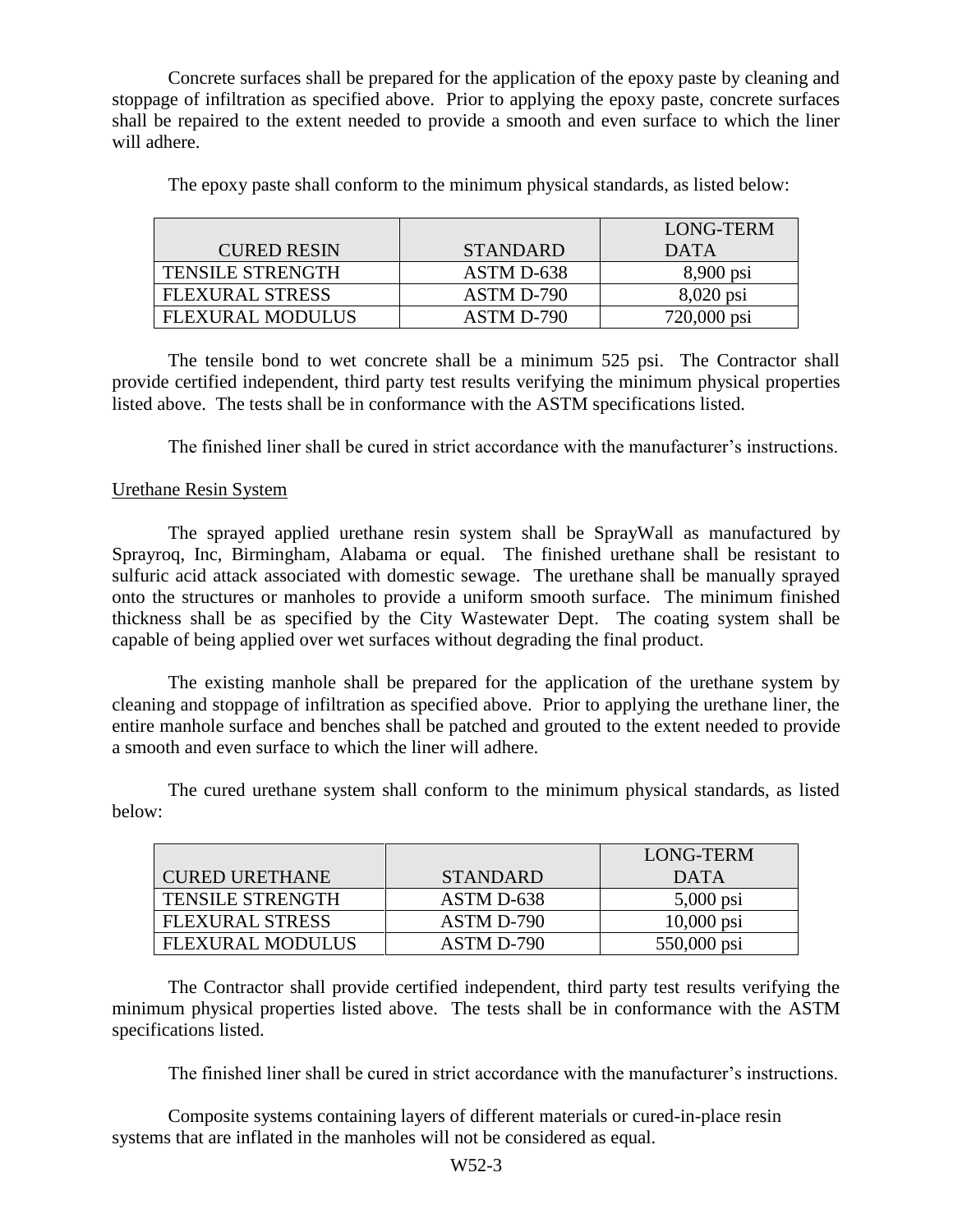#### Thickness Verification and Inspection

The Contractor shall provide a method of verifying the actual coating thickness installed to ensure it meets or exceeds the minimum values specified. The proposed liner thickness verification method shall be submitted to the City Wastewater Dept for approval.

The Contractor may utilize a wet film thickness gage meeting ASTM D4414 to ensure monolithic coating and uniform thickness during application. A minimum of three readings per 200 square foot area shall be recorded. Documentation on thickness readings shall be conveyed to the Inspector on a daily basis when the coating application occurs.

All phases of the manhole lining such as surface preparation, bench reconstruction, liner installation, annulus sealing, grouting, curing, testing, etc., will be inspected by the Department's Field Engineering personnel for conformance to the specifications, construction drawings, and liner manufacturer's instructions. The Contractor shall, therefore, coordinate his schedule for the installation of the structural coating system with the field office, and with due regard for site and weather conditions prevailing at the time.

The final manhole shall be completely free of defects.

The Contractor shall inspect the lined manhole utilizing closed circuit television 24 hours after coating system is complete. The intent of the inspection is to find any deficiencies to the finished liner. Contractor shall repair deficiencies within 1 week of notification. All television inspection videos to be provided to the City shall be in DVD format. One copy of the DVD shall become the property of the City.

## Spark Testing

The coating system shall be spark tested prior to acceptance. The holiday testing shall be in strict accordance with NACE SPO188. After the coating has set hard to touch, it shall be inspected with high-voltage holiday detection equipment. An induced holiday shall be made onto the coated concrete surface and will serve to determine the minimum/maximum voltage to be used to test the coating for holidays at that particular area. The spark tester shall be initially set at 100 volts per 1 mil (25 microns) of minimum specified (not average) film thickness applied but may be increased if it is insufficient to detect the induced holiday. All detected holidays shall be marked and repaired per the manufacturer's recommendations. All costs associated with the testing shall be born by the Contractor. Testing equipment shall be in good working condition and evidence of certified calibration within the last year shall be provided before the detection test equipment shall be used.

## Warranty

The Manhole Rehabilitation Contractor shall furnish the City of Tampa with an unconditional 5-year warranty for materials and workmanship. This warranty shall be a guarantee against failure for the warranty period. Failure shall be defined to occur if the rehabilitation system fails to: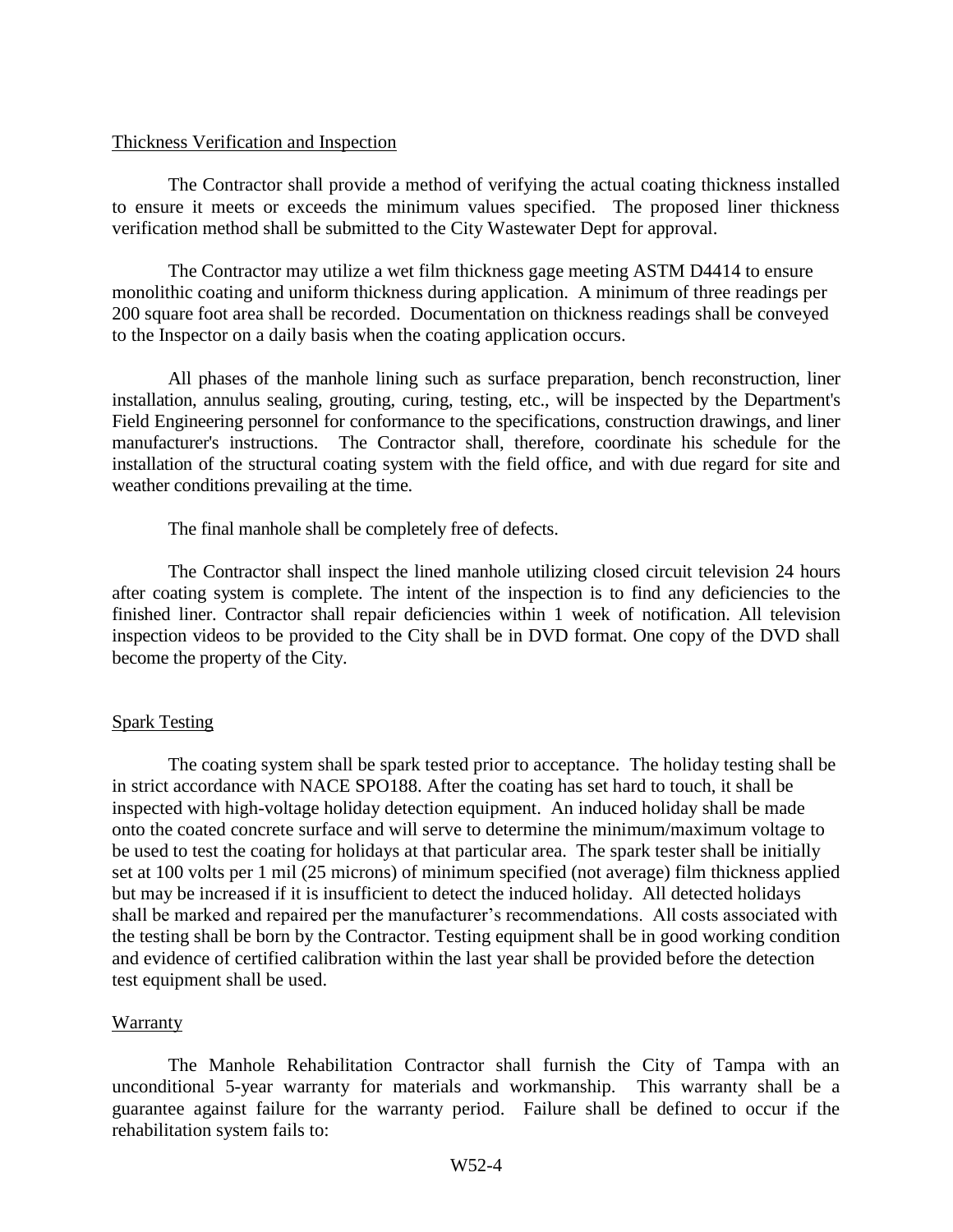- 1. Prevent the internal damage or corrosion of the structure.
- 2. Prevent groundwater infiltration.
- 3. Adhere to existing structure wall.

If any failures occur within the specified warranty period after final acceptance, the Contractor shall repair or restore the structure to its previously accepted state including all materials, labor, and at no additional cost to the City. Repair shall be completed within 30 days of written notification of the failure.

\* \* \*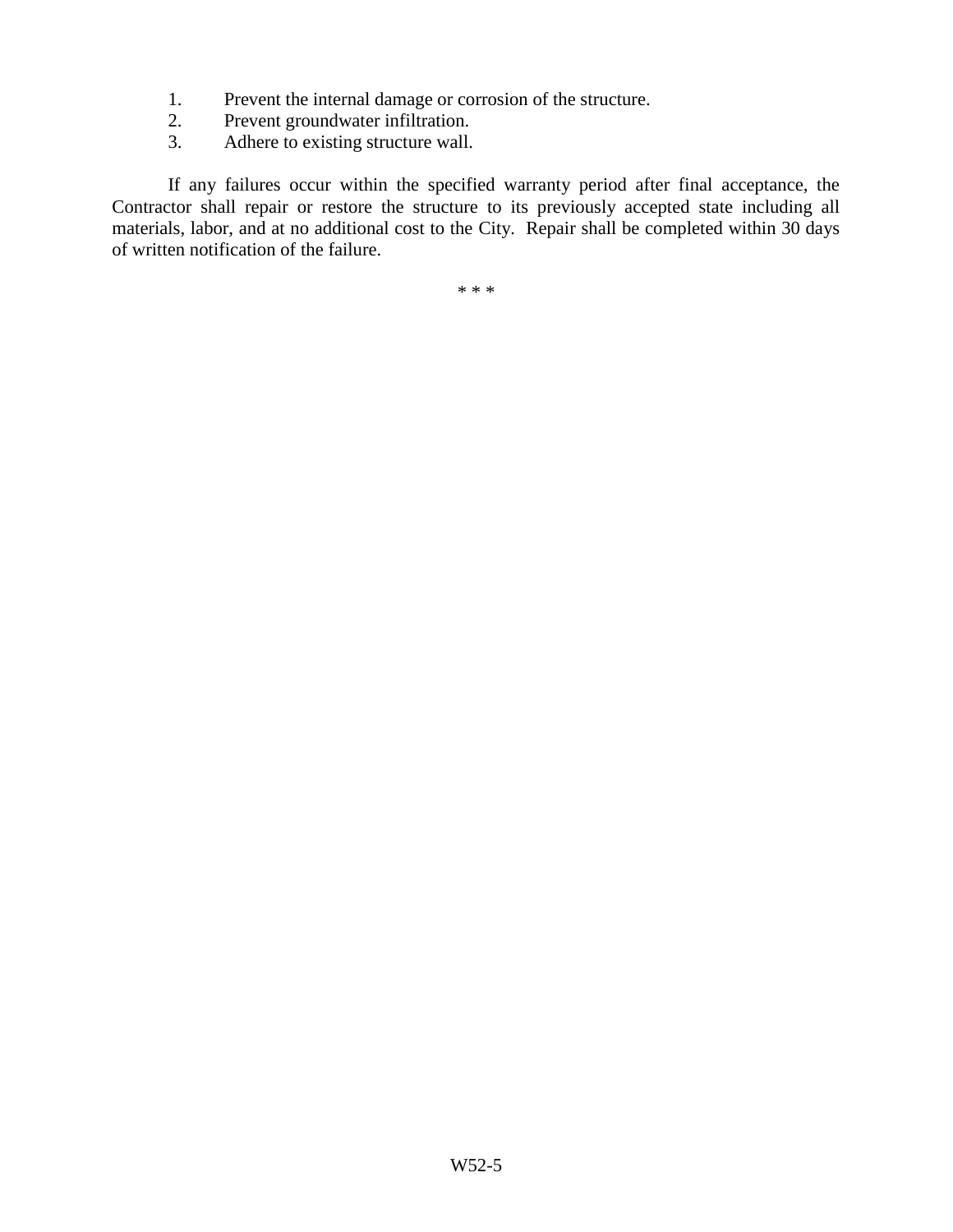

DETAILS. SNO TAILS ð£ S K:\WasteWater<br>- 12:23pm CTB Name<br>2016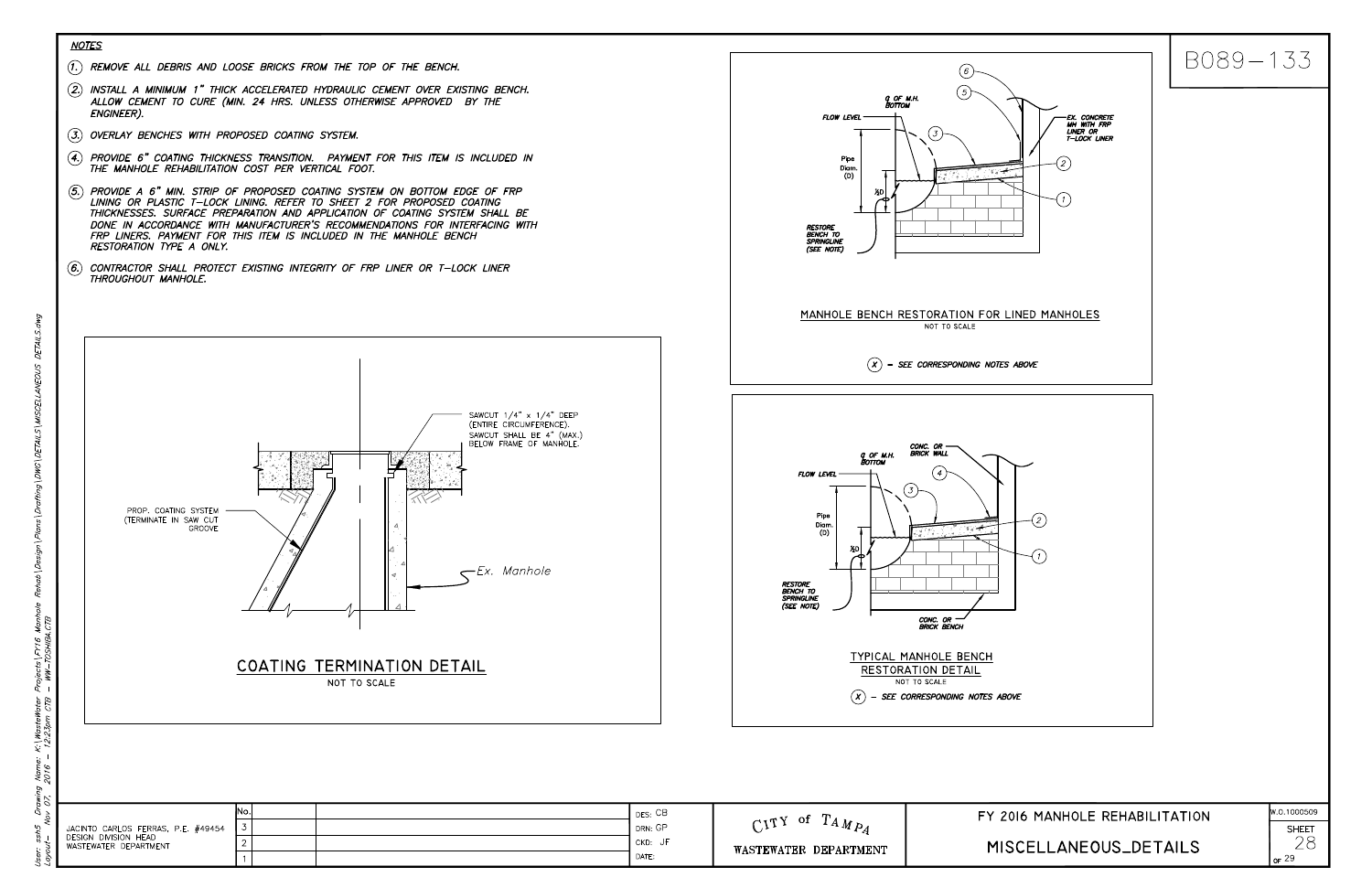## STANDARD DETAILS FOR RESTORATION WITHIN **ROADWAY**

(Details Modified From FDOT Design Standards Index 307))



#### **FLEXIBLE PAVEMENT NOTES:**

#### Pavement shall be mechanically sawed.

Pavement, Base, and Backfill material shall be placed in accordance with City of Tampa Pavement Restoration Requirements -2009

In Stage #1, construct compacted fill beneath the haunches of the pipe, using mechanical tamps suitable for this purpose. This compaction applies to the material placed beneath the haunches of the pipe and above any bedding.

In Stage  $\#$  2, construct compacted fill along sides of the pipe and up to the bottom of the base. Compact material using mechanical tamps suitable to achieve Density meeting 98% of AASHTO T-180, lifts not to exceed 12" compacted.

If mechanical compaction is difficult to achieve, then flowable fill may be used. In Stage #1, place flowable fill midway up on both sides of the utility. Allow to harden before placing Stage #2. If a method is provided to prevent floatation from occurring, Stage #1 and #2 can be combined, if approved by the Engineer.

Note: Specification Standards and Requirements not illustrated shall meet latest FDOT Standard Specifications.